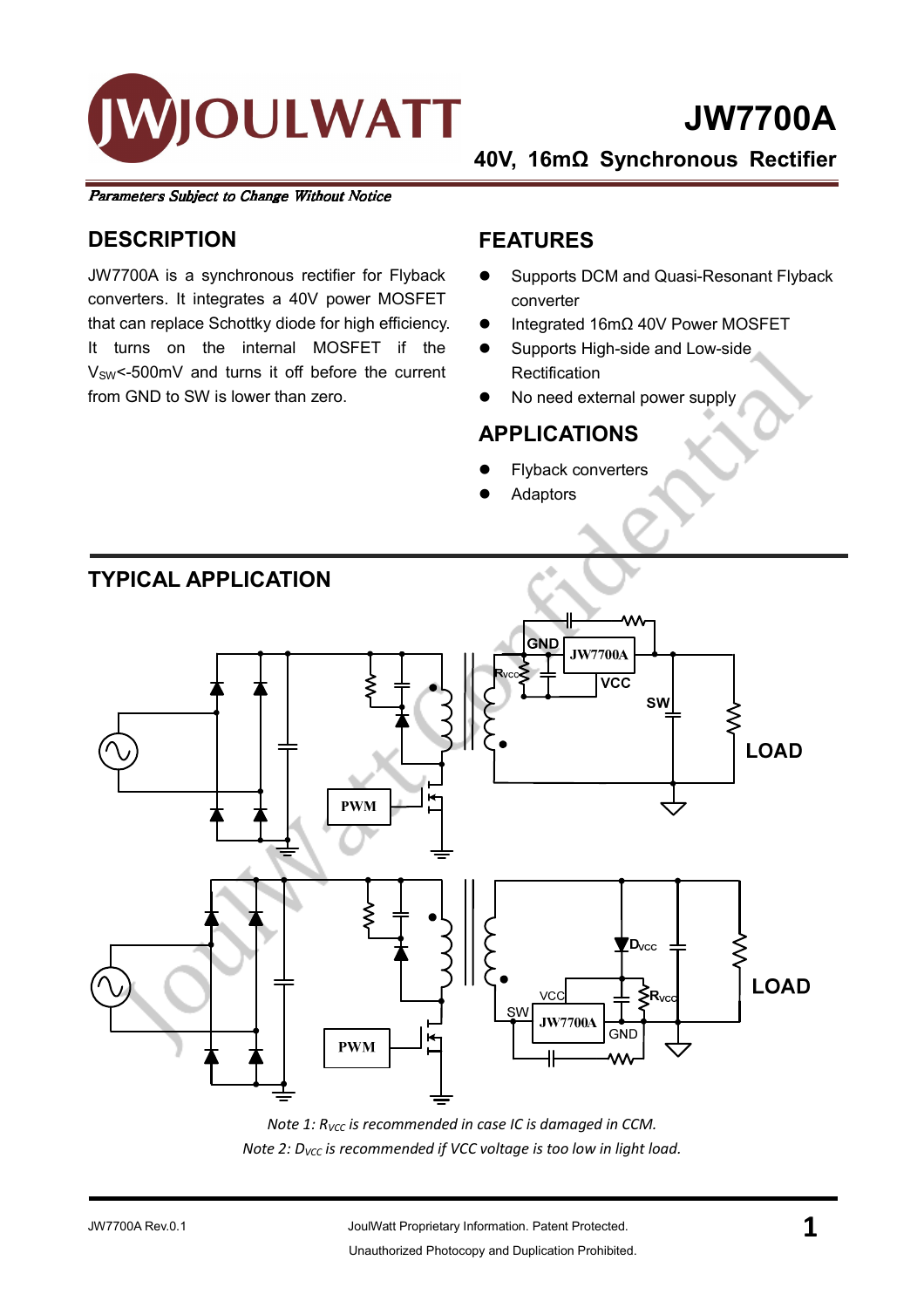## ORDER INFORMATION

| LEAD FREE FINISH | TAPE AND REEL     | PACKAGE          | <b>TOP</b> | Note:                                                                                                   |
|------------------|-------------------|------------------|------------|---------------------------------------------------------------------------------------------------------|
|                  |                   |                  | MARKING    | JWXXXXPPPP#TRPBF                                                                                        |
| JW7700ASOPB#PBF  | JW7700ASOPB#TRPBF | SOP <sub>8</sub> | JW7700A    | Pb Free<br>—Tape and Reel (If "TR" is not shown, it means Tube)<br>–Package Code<br><b>FPart Number</b> |
|                  |                   |                  |            |                                                                                                         |

## PIN CONFIGURATION



## ABSOLUTE MAXIMUM RATING1)

## RECOMMENDED OPERATING CONDITIONS

| SW Pin                   |                   |
|--------------------------|-------------------|
| VCC PIN                  |                   |
| Operation Junction Temp. | . -40°C to 125°C. |

## THERMAL PERFORMANCE<sup>4)</sup>

SOP8 .....................................................................................................................................96 ...45ºC/W

#### Note:

- 1) Exceeding these ratings may damage the device.
- 2) TA=25℃. The maximum allowable power dissipation is a function of the maximum junction temperature T $_J(MAX)$ , the junction-to-ambient thermal resistance θJA, and the ambient temperature TA. The maximum allowable continuous power dissipation at any ambient temperature is calculated by  $P_D(MAX) = (T_J(MAX) - T_A)/ \theta_{JA}$ . Exceeding the maximum allowable power dissipation will cause excessive die temperature, and the regulator will go into thermal shutdown. Internal thermal shutdown circuitry protects the device from permanent damage.
- 3) Measured on JESD51-7, 4-layer PCB.

 $\theta_{IA}$ 

 $\theta_{bc}$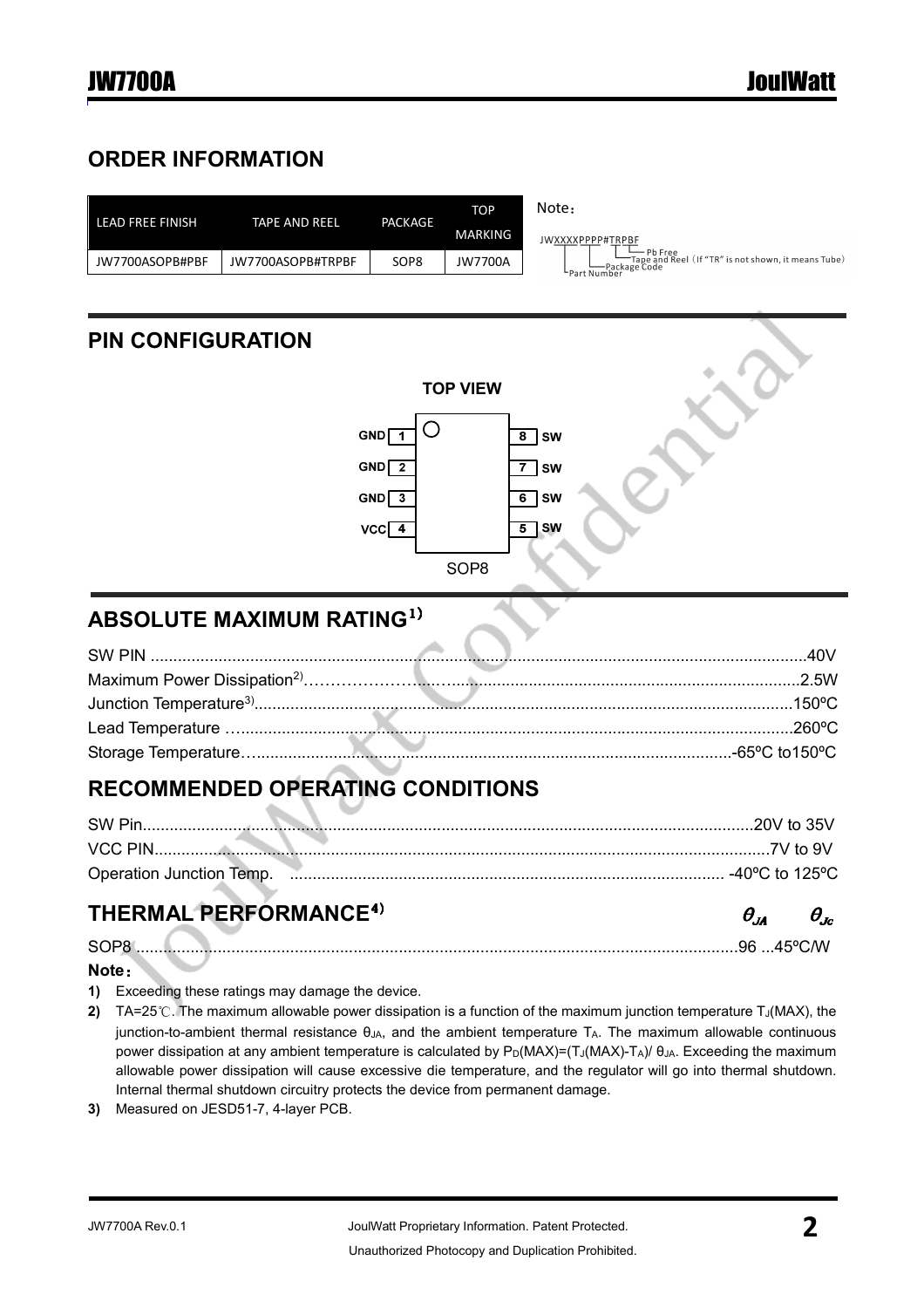## ELECTRICAL CHARACTERISTICS

| $TA = 25^{\circ}C$ , unless otherwise stated. |                          |                                     |      |                |      |              |
|-----------------------------------------------|--------------------------|-------------------------------------|------|----------------|------|--------------|
| <b>Item</b>                                   | <b>Symbol</b>            | <b>Condition</b>                    | Min. | Typ.           | Max. | <b>Units</b> |
| <b>VCC Section</b>                            |                          |                                     |      |                |      |              |
| <b>VCC Operation Voltage</b>                  | $V_{\rm CC}$             | SW=30V, VCC=0.1uF                   |      | 7.8            |      | V            |
| VCC Start up Voltage                          | $V_{\text{CC\_STAR UP}}$ |                                     |      | 3.85           |      | V            |
| <b>VCC UVLO</b>                               | $V_{\text{CC\_UVLO}}$    |                                     |      | 3.6            |      | V            |
| Quiescent Current                             | $I_{\mathsf{Q}}$         | $V_{CC} = 6.5V$ , $C_{VCC} = 0.1uF$ | 68   | 85             | 102  | <b>uA</b>    |
| <b>Internal MOS Section</b>                   |                          |                                     |      |                |      |              |
| Internal MOS R <sub>dson</sub>                | R <sub>dson</sub>        | VCC=10V, Isw=10A                    |      | 16             |      | $m\Omega$    |
| Maximum Peak Current                          | l <sub>peak</sub>        | TJ=25°C                             |      | $\overline{8}$ |      | A            |
| Internal MOS turn on delay                    | T <sub>DON</sub>         |                                     |      | 24             |      | ns           |
| Internal MOS turn off delay                   | <b>T</b> DOFF            |                                     |      | 10             |      | ns           |
| Internal MOS turn on minimum time             | T <sub>ON_MIN</sub>      |                                     |      | 500            |      | ns           |
| Internal MOS turn off minimum time            | TOFF_MIN                 |                                     |      | 2.5            |      | uS           |
| <b>SW Section</b>                             |                          |                                     |      |                |      |              |
| Internal MOS turn on Threshold                | V <sub>MOS_ON</sub>      |                                     |      | $-0.5$         |      | $\vee$       |
| SW to GND Breakdown Voltage                   | $V_{(BR)DSS}$            | VCC=9V. Isw=250uA                   | 40   |                |      | V            |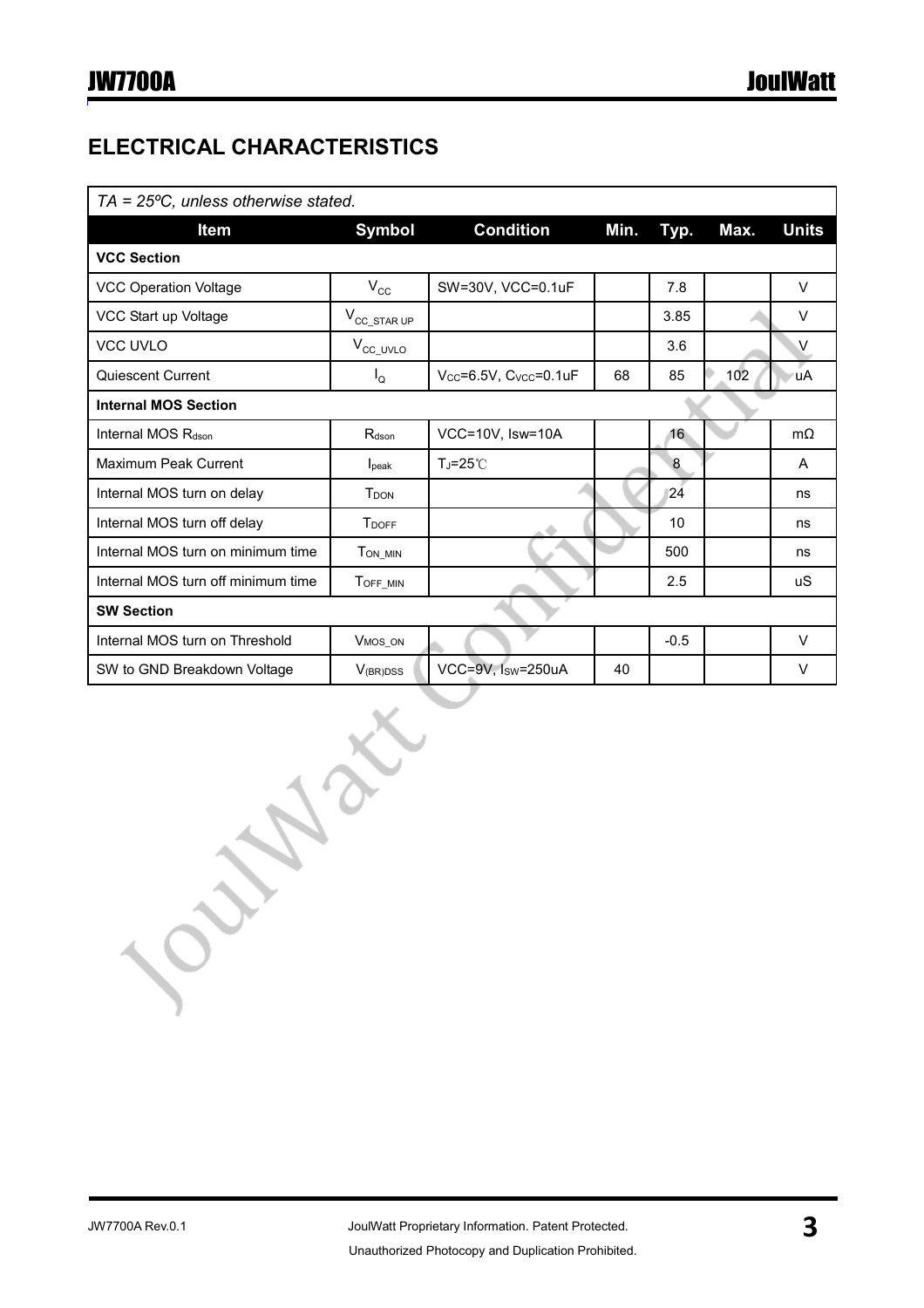## PIN DESCRIPTION

| Pin No.<br><b>SOP</b> | <b>Name</b> | <b>Description</b>                                    |  |
|-----------------------|-------------|-------------------------------------------------------|--|
| 1, 2, 3               | <b>GND</b>  | Ground                                                |  |
| 4                     | VCC         | Power supply, Bypass a capacitor between VCC and GND. |  |
| 5, 6, 7, 8            | <b>SW</b>   | Internal Power MOSFET Drain.                          |  |

## BLOCK DIAGRAM

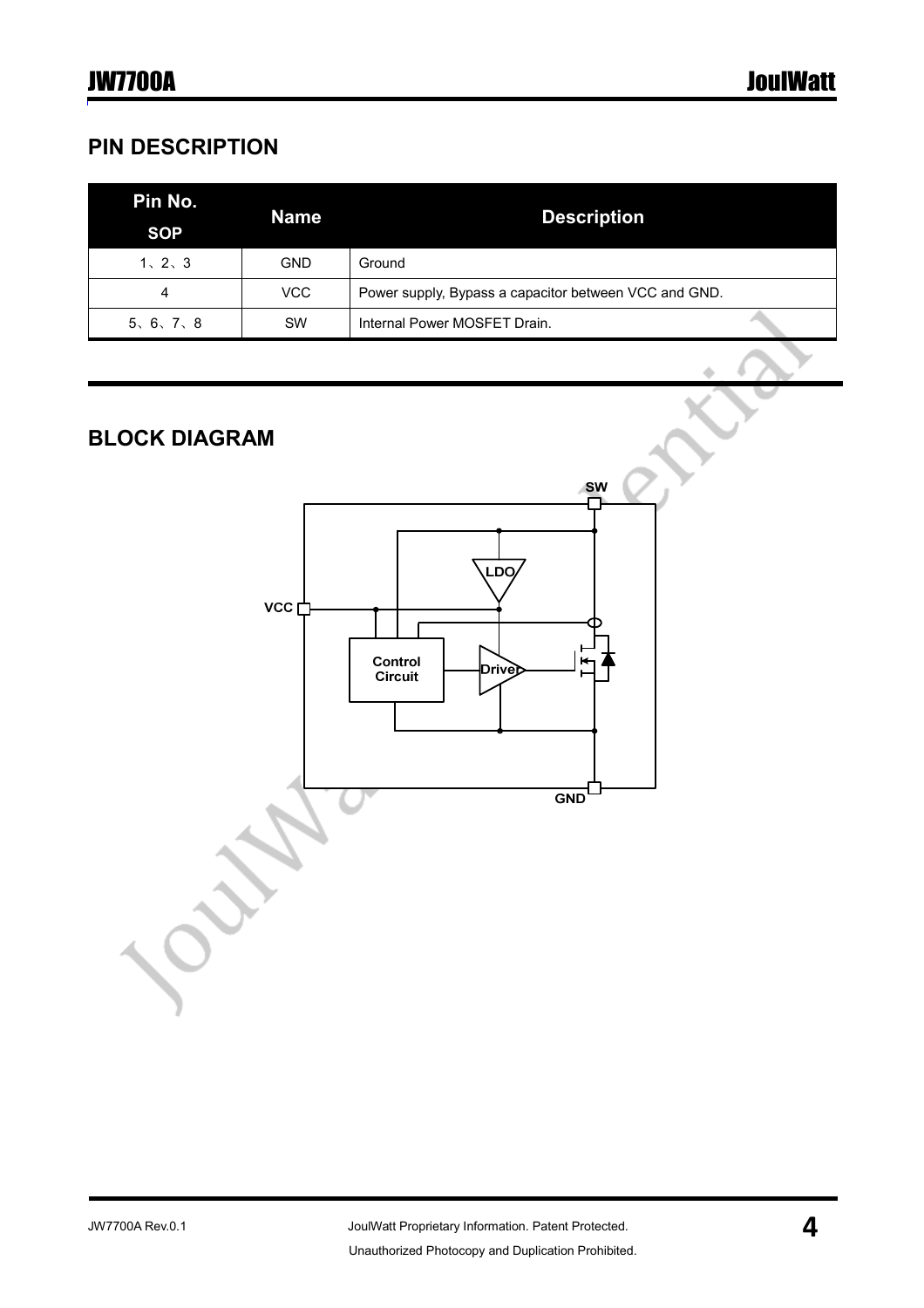## FUNCTIONAL DESCRIPTION

#### **Operation**

JW7700A is a synchronous rectifier, it can replace the Schottky to improve the efficiency in Flyback converters. It supports operation in DCM and Quasi-Resonant Flyback converters. It can power itself through the internal LDO during the turn-off period, a 0.1uF capacitor is needed between VCC and GND.

#### Turn-on Blanking Time

The control circuitry contains a blanking function. When the internal MOSFET is turned on, it at least last for some time, the turn on blanking time is about 500ns. During the turn on blanking period, the turn off threshold is not totally blanked, but changes the threshold current. This assures that the internal MOSFET can always be turned off even during the blanking period.

#### Under-Voltage Lockout (UVLO)

When the VCC is below UVLO threshold, the internal MOSFET is turned off and never turned on before the VCC exceeds the startup voltage.

#### Turn On Phase

The switch current first flows through the body diode of integrate MOSFET, which generates a negative  $V_{SW}$ . When the  $V_{SW}$  is higher than 0.7V and then  $V_{SW}$  is lower than  $V_{MOS}$ <sub>ON</sub>, it turns on the integrate MOSFET after 24ns delay.

#### Turn Off Phase

The JW7700A senses the current of the internal MOSFET I<sub>SW</sub>, before I<sub>SW</sub> is lower than Internal MOS turn off threshold, the driver voltage of the switch is pulled down to zero after 10ns delay.



Turn on and turn off delay

#### **Startup**

During the startup period, when the VCC is lower than startup voltage, the internal MOSFET is turned off. The current flows though body diode until the VCC exceeds the startup voltage.

#### RC Snubber Circuit

In some applications (output short circuit protection), the inductor current may go into slight CCM condition. To avoid the voltage spike across the synchronous rectifier, we suggest RC snubber should be placed between SW and GND, and a resistor should be paralleled with VCC capacitor.



RC Snubber circuit

#### PCB Layout Guidelines

1. The VCC pin must be locally bypassed with a capacitor.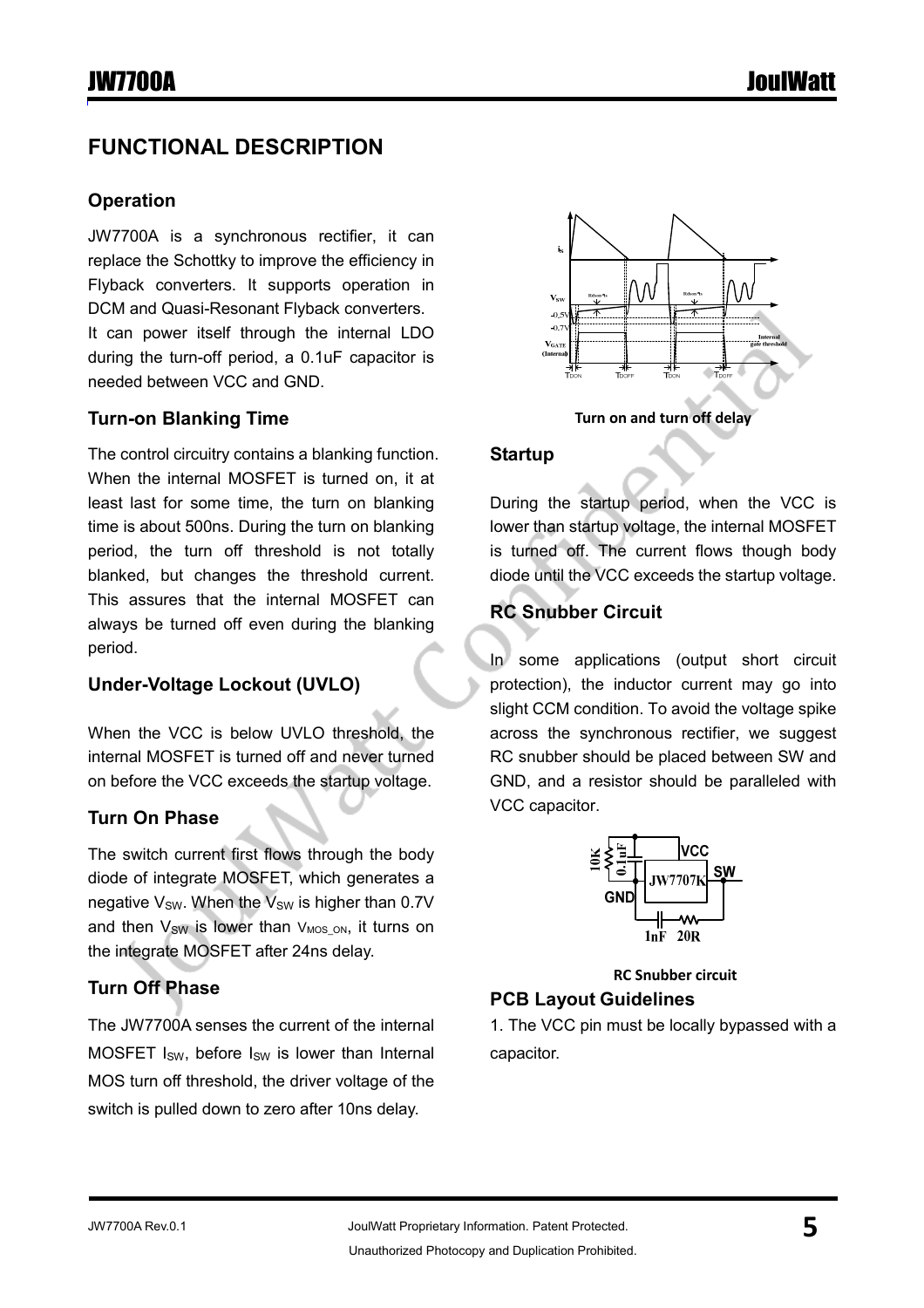## PACKAGE OUTLINE